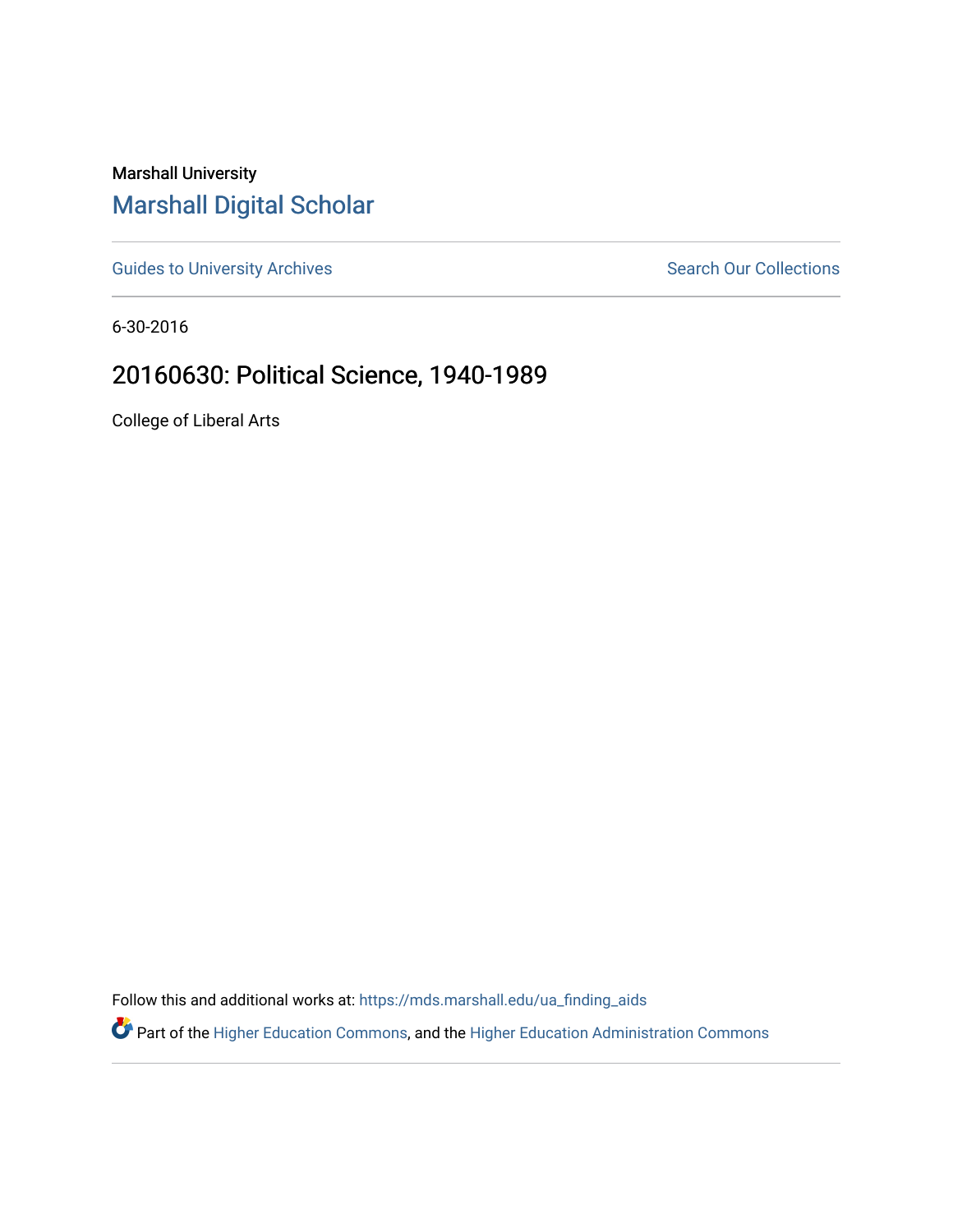## **MARSHALL UNIVERSITY ARCHIVES**

## **INVENTORY**

| <b>Collection Name</b>     | <b>Political Science</b> |
|----------------------------|--------------------------|
| <b>Record Group</b>        | AR.                      |
| <b>Date Received</b>       | 06/30/2016               |
| <b>Accession #</b>         | 20160630                 |
| Donor                      |                          |
| Processed by               | Jeffrey Diamond          |
| <b>Processed on</b>        | July 22, 2021            |
| <b>Date Range</b>          | 1940-1989                |
| <b>Extent (linear ft.)</b> | 0.5                      |

|               | <b>Description</b>                                                                     |
|---------------|----------------------------------------------------------------------------------------|
| Box#1         | Invitation to meet Attorney General of West Virginia Roger Tompkins (1989)             |
| of 2          |                                                                                        |
|               | Soo Bock Choi - Political Science Department - Marshall University (1963)              |
|               | Oakerson - Citizenship and Public Policy: Theory and Pedagogy                          |
|               | Russian language + Area Culture [?] - 1959                                             |
|               | Itinerary for Consul General Se Jin Kim (1984)                                         |
|               | Paul, Isabel, "The power of a University President" (1978)                             |
|               | Harper, Charles P., Americanization program (from Veta Lee Smith files)                |
|               | Dept. of Political Science - Announcements                                             |
|               | Dept. of Political Science- Brochures                                                  |
|               | Dept. of Political Science - Conferences                                               |
|               | Dept. of Political Science - Correspondence                                            |
|               | Dept. of Political Science - Course Outline - Prospecti                                |
|               | Poli. Sci 233 (Spring 1983)                                                            |
|               | Robert A Taft Institute of Government Seminar in Practical Politics (1975)             |
|               | Political Science - Language Bank                                                      |
|               | Dept. of Political Science - Memos                                                     |
|               | <b>Political Science - Vitae</b>                                                       |
|               | Dept. of Political Science - Southern Political Science Association 16                 |
|               | Southern Political Science Association - Nominating Committee                          |
|               | Return from PSA Nominating Committee Form (1962)                                       |
|               | Dept. of Political Science - Pi Sigma Alpha Honorary                                   |
| <b>Box #2</b> | Eagleton, Dillon, and Leiden - The United Nations: Review and Revision (June 1954) x 3 |
| of 2          |                                                                                        |
|               | MU News - "Former U.S. Congressman Ken Hechler [] will rejoin the Marshall University  |
|               | faculty this fall" (August 4, 1982)                                                    |
|               | The Parthenon article: Minton - "Hechler returns to Marshall"                          |
|               | Second Annual Conference on Governmental Problems (October 30, 1940)                   |